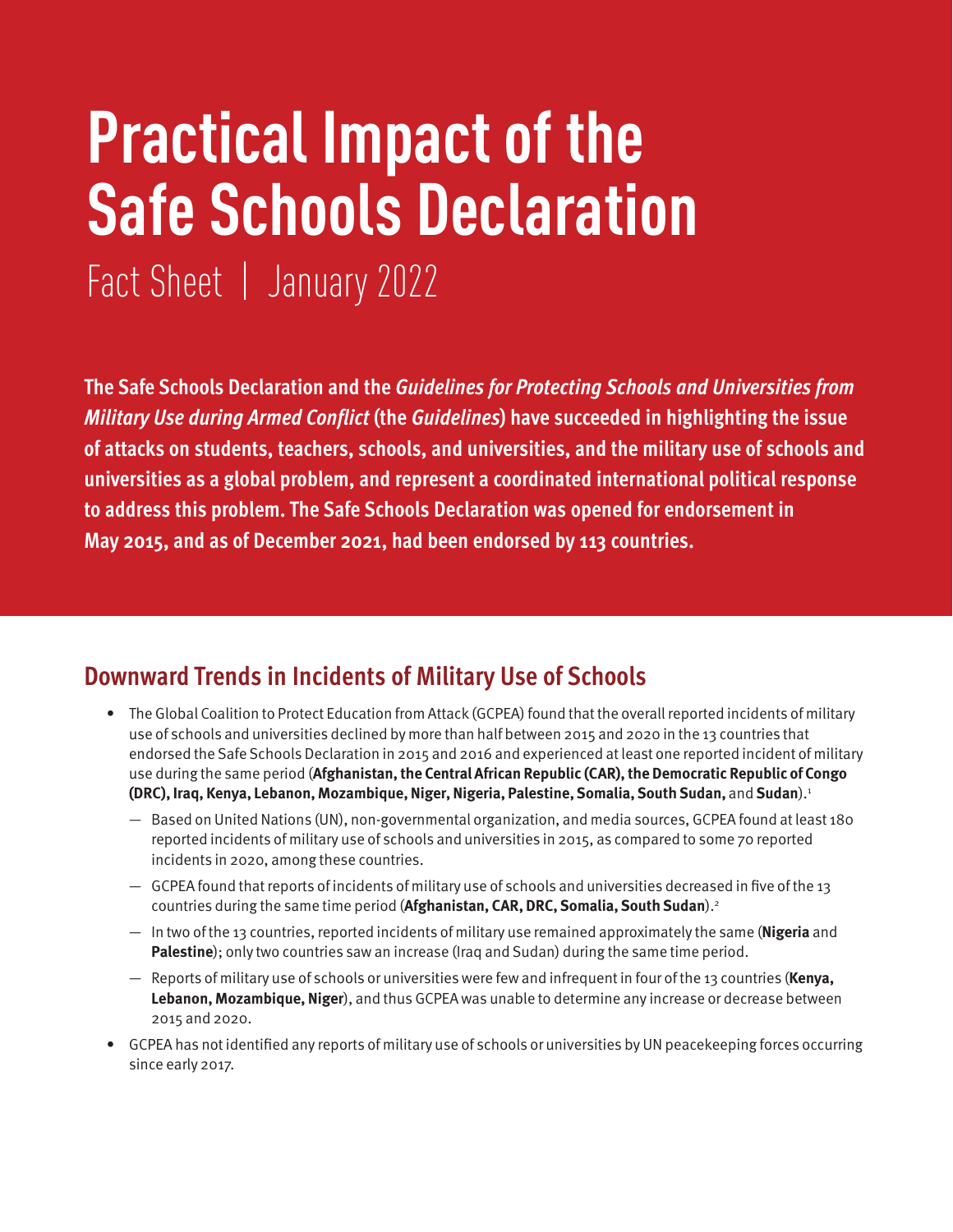## **Heightened International Standards on Military Use of Schools**

- In June 2015, a month after the launch of the Safe Schools Declaration, the UN Security Council for the first time encouraged all member states "to take concrete measures to deter such [military] use of schools by armed forces and armed groups."3 In July 2018, the Security Council repeated this call.4 In **Resolution 2601**<sup>5</sup> (2021) on the protection of education during conflict, the Security Council encouraged Member States "to take concrete measures to mitigate and avoid the use of schools by armed forces, as appropriate, and deter the use of schools by armed groups."
- The UN Department of Peacekeeping Operations developed a child protection policy that strengthens its policy banning use of educational facilities by peacekeepers, and notes that UN peace operations have an obligation to promote and adhere to the Guidelines.<sup>6</sup> UN DPO has subsequently released a range of training materials that reference the child protection policy and ban on military use of schools.
- The first public draft of the Guidelines was presented to the Committee on the Rights of the Child in June 2013. In the years since, three UN treaty bodies have made recommendations to some 16 countries on strengthening protections for schools from military use, including to CAR the Democratic Republic of Congo, Pakistan, and Thailand. (In contrast to five such recommendations in all previous years.)

### **Increased Protection of Schools from Military Use in National Policy and Practice**

Since the Declaration was opened for endorsement in 2015, there have been **tangible improvements in law and practice to protect education from attack**.

- Denmark,7 Ecuador,8 New Zealand,9 and Switzerland<sup>10</sup> have updated their military manuals including explicit protections for schools from military use. The United Kingdom<sup>11</sup> and Norway<sup>12</sup> have updated their military policies to reflect their commitments. Italy, Luxembourg, and Slovenia have announced their intentions to update their military manuals and doctrine to implement the commitment to protect schools from military use.13
- In 2016, the Ministry of Education of **Afghanistan** wrote to the Ministry of Interior and the National Security Council calling on security forces to evacuate schools. Between 2016 and 2020, military use of schools significantly declined according to UN verified data.14
- In 2017, **Cameroon's** education minister cited the Safe Schools Declaration to encourage military personnel working as teachers in schools affected by the conflict with Boko Haram to carry out their educational actions in civilian clothes and without weapons.15
- Following the **Central African Republic's** endorsement of the Safe Schools Declaration, the UN peacekeeping mission in the country issued a directive replicating much of the text of the *Guidelines*, and then stating that "the use of a school or university by a party to a conflict is not permitted."<sup>16</sup> In 2015 and 2016 schools occupied by peacekeepers were vacated; and in another instance peacekeepers turned down an offer to use a school for accommodation. Moreover, the directive reinforced the importance for the mission of protecting schools from military use, and in 2016, the mission successfully vacated five schools that were being occupied by armed groups in the country. In addition to the directive, in 2020, the government promulgated the Child Protection Code, which criminalizes attacks on schools and their occupation. This is the **first piece of legislation in Africa banning or criminalizing military use of schools.**
- Also in CAR, the Safe Schools Declaration Technical Committee launched an Action Plan in March 2020 with concrete activities to disseminate the Guidelines and incorporate protection of schools and universities into national legislation. Further, in 2018 and 2019, three armed groups signed Action Plans with the UN Office of the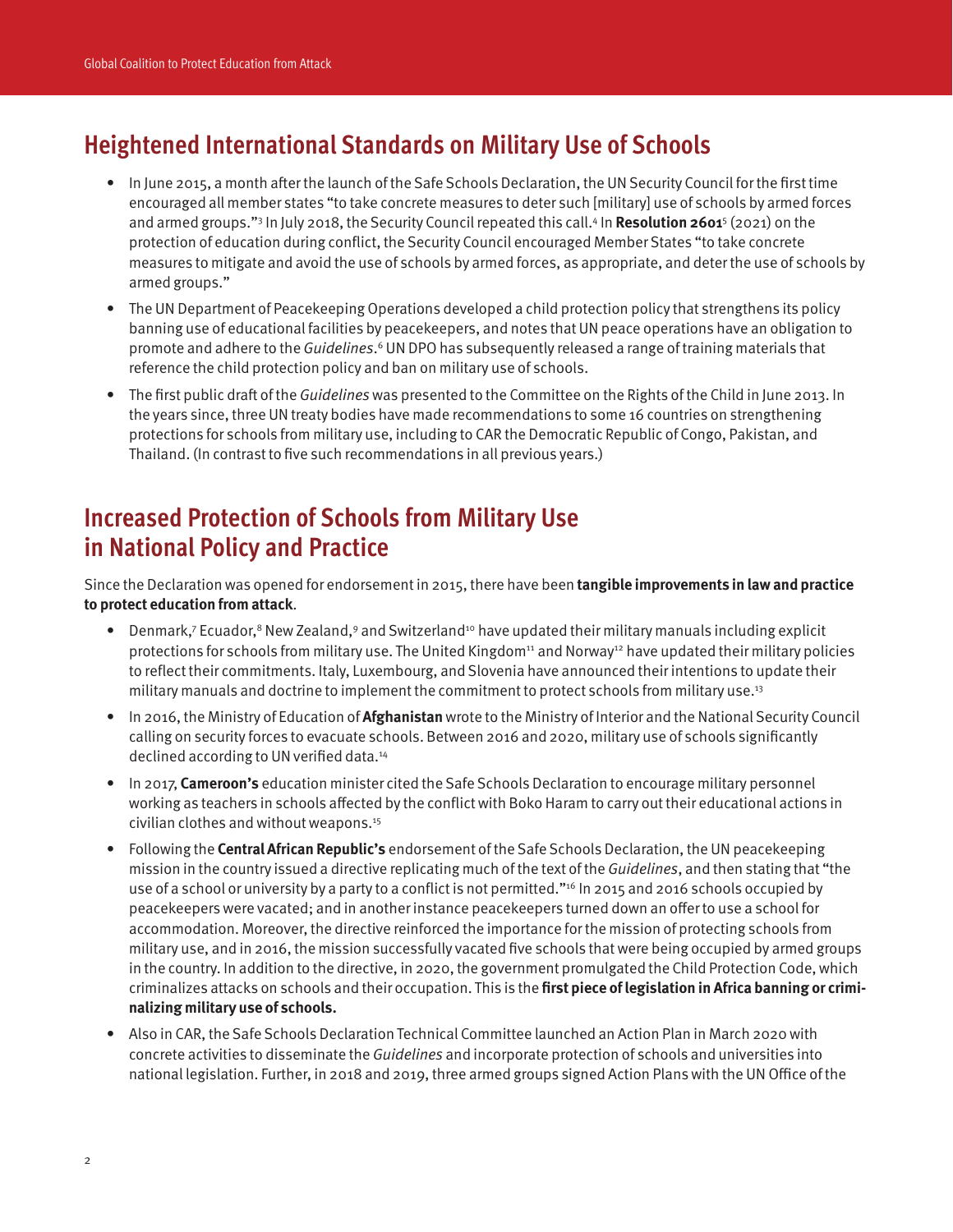Special Representative of the Secretary General for Children and Armed Conflict (SRSG CAAC), which covers four grave violations against children, including attacks on schools.17

- In South Sudan, implementation of the comprehensive action plan covering all six grave violations against children, including attacks against schools, was signed in 2020 by the Government and endorsed by all parties to the Revitalized Agreement on the Resolution of the Conflict in the Republic of South Sudan, and has since progressed.18
- The armed forces of **Cote d'Ivoire** have integrated a specific module on "the prohibition of occupation of schools and training institutions" into the trainings provided in military schools, academies, and training centers.19
- **Italy's** National Action Plan on Women, Peace, and Security for 2020-24 contains a specific commitment by the Ministry of Foreign Affairs to promote the Safe Schools Declaration by sharing good practice and using peer advocacy. The plan also envisions stronger collaboration between the Italian Ministry of Foreign Affairs and the Defense Ministry to protect women and girls, including by developing a specific children and armed conflict module in training for military personnel.20
- The Code of Conduct for the Palestinian National Security Forces in **Lebanon** finalized in March 2019, includes special protections for "schools and universities"—a phrase that mirrors the formulation in the Guidelines, even though there are no universities in the Palestinian refugee camps in Lebanon.<sup>21</sup>
- In **Mali** in early 2019, the education ministry established a Technical Committee for operationalizing the Declaration, including two representatives from the defense ministry. Seven sub-committees have since been established at local levels. In March 2020, the Technical Committee launched an Action Plan with concrete activities to disseminate the *Guidelines* and incorporate protection of schools and universities into national legislation. In May 2020, the Ministry of Education and the Technical Committee issued a letter to the Ministry of Defense asking them to respect the spirit of the Guidelines while schools were closed due to the pandemic, and not use schools for military purposes. In October 2020, the Technical Committee held a capacity-building workshop on implementing the Safe Schools Declaration and the Guidelines. Mali is also reportedly working on a draft law on Protecting Schools and Universities during the Armed Conflicts in Mali.<sup>22</sup>
- In December 2018, a working group chaired by the Federal Ministry of Education in **Nigeria** proposed an amendment to the country's Armed Forces Act that, if it becomes law, would ban the requisition by the armed forces of premises used for educational purposes. The Act is still to be adopted.
- In November 2020, the Nigerian National Human Rights Commission launched a two-day training program for its staff on Principles of the Safe Schools Declaration to further build their capacity to protect education from attack and monitor violations.
- In October 2021, the Nigerian Ministry of Defence, in collaboration with the Education in Emergencies Working Group, launched the Safe Schools Declaration Trainer's Guide and Participants' Manual for Nigerian Security Agencies and Human Rights Institutions.
- Drawing on the Guidelines, in September 2021, Nigeria released its National Policy for Safety, Security and Violence-Free Schools.<sup>23</sup>
- In August 2018, the **Palestinian Ministry of Education**, with support from Save the Children and Defense for Children International, developed an action plan on implementing the Declaration.
- In **Somalia**, in 2017, in the context of implementing the Declaration, the African Union Mission to Somalia (AMISOM) handed a number of educational buildings back to the authorities, rehabilitating them first, and working with partners to ensure the grounds were clear of explosive remnants.
- $\bullet$  In June 2020, in **Spain**, the Ministry of Defense released its new national defense directive<sup>24</sup> stating that in their operations abroad, the armed forces will be supporting implementation of "the Safe Schools initiative"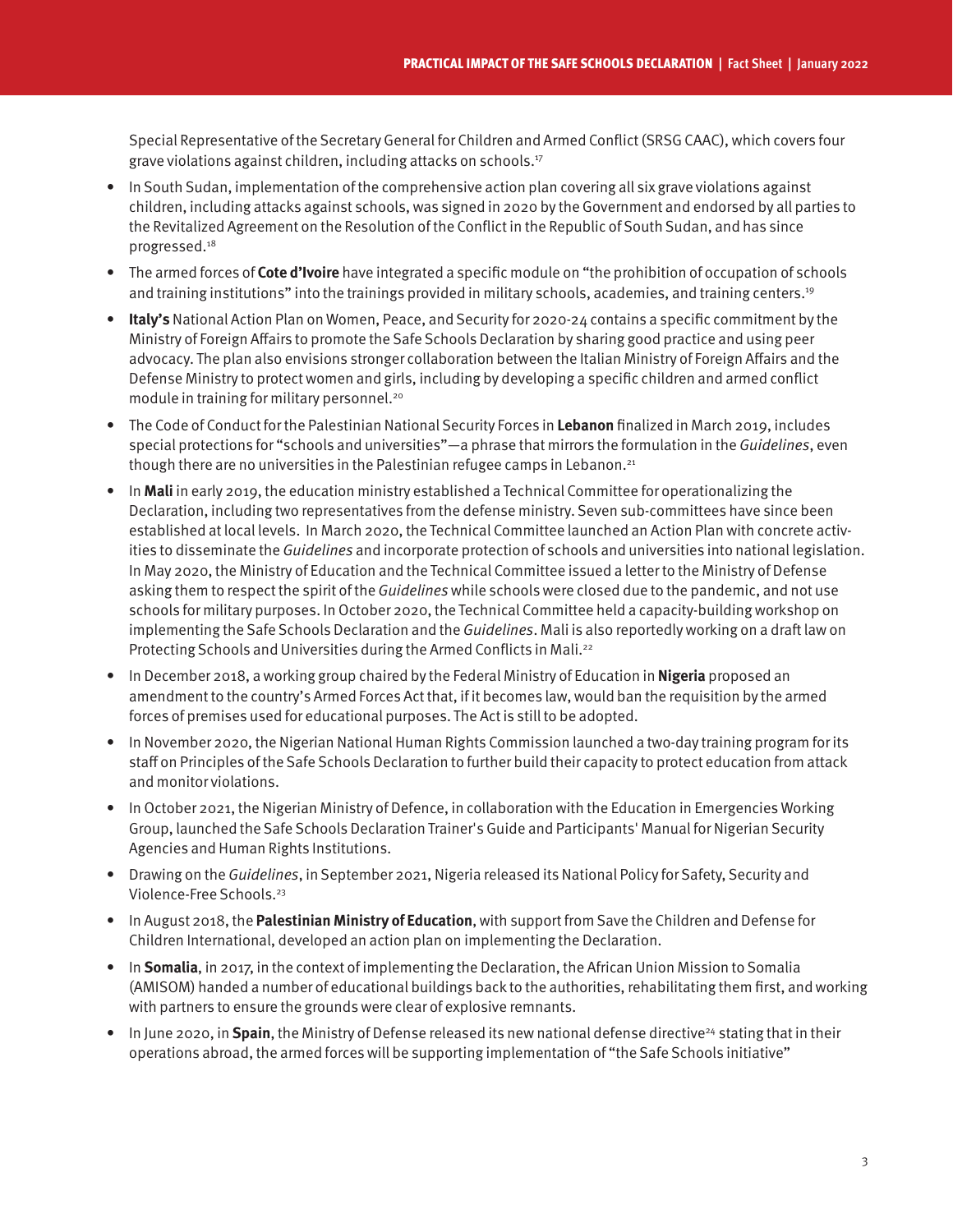- In 2017, **Sudan** circulated a command order to all divisions prohibiting the military use of schools.<sup>25</sup> The UN verified that state security forces in Sudan vacated at least three schools in 2018.26
- **Yemen** endorsed the Safe Schools Declaration in October 2017, and in 2019 the Group of Experts on Yemen informed the UN Human Rights Council that "sources reported that the Yemeni armed forces have commenced to withdraw from some schools as per the commitments taken under the Safe Schools Declaration."<sup>27</sup> The Ministry of Education has also established a Safe Schools Committee.
- The Government of **Ukraine** adopted an action plan for implementing the Safe Schools Declaration in August 2021. Civil society is supporting the government in training officers in the armed forces on the Safe Schools Declaration and the Guidelines. So far, at least 1000 military officials have been trained.
- In August 2020, the **United Kingdom** published an updated policy paper on the Protection of Civilians in Armed Conflict.28 The paper notes the country's endorsement of the Safe Schools Declaration and the need to improve accountability for violations of children's rights in conflict.

#### **Increased Dialogue and Engagement, Particularly with Military Actors, Regarding Protecting Schools**

- **•** Strong cooperation and information sharing are instrumental in improving the protection of students, teachers, and schools. The four major international conferences on the Safe Schools Declaration, in Oslo, Buenos Aires, Palma de Mallorca, and Abuja, brought together defense, education, and foreign affairs representatives along with civil society to exchange examples of good practice in better protecting students, teachers, and schools.
- Through the framework of the Declaration, defense actors and representatives from ministries of education, UN agencies, and international NGOs, have participated in regional workshops organized by GCPEA to exchange promising practices and examples of increased implementation of the Declaration, including in Istanbul in 2015, Addis Ababa in 2016, and in Panama City in 2017.
- In February and March, 2021, the Spanish Government, with support from GCPEA, convened a virtual training course on effective implementation of the Safe Schools Declaration and exchange of good practice in safeguarding education. The training brought together over 90 representatives from ministries of defense, education and foreign affairs from 20 countries. At the Abuja Conference, Spain committed to holding similar trainings in 2022 and beyond.
- At the Third International Conference on Safe Schools in 2019, Norway undertook to establish a network of states to mutually support and strengthen implementation of the Safe Schools Declaration. In 2021, Norway, together with GCPEA, facilitated two regional consultations with states on the network's objectives. The first, with countries in the Sahel region, was hosted by Mali, and the second, with European and Central Asian countries, was hosted by Luxembourg. The network was launched at the Fourth International Conference on the Safe Schools Declaration in Abuja, Nigeria in October, 2021, with the aim of promoting cooperation, assistance, and peer-to-peer exchange of experiences and good practice amongst endorsing states.
- NGOs have used the Guidelines as a tool to engage with military or non-state armed groups on the need to stop using schools. For example, GCPEA, Geneva Call, and Human Rights Watch have trained representatives from armed forces, police forces, and non-state armed groups on the Guidelines. These trainings contributed to broadening the general appreciation by armed forces and groups of the need to protect schools and universities, and education itself. Save the Children successfully advocated for the issues of military use of schools and attacks on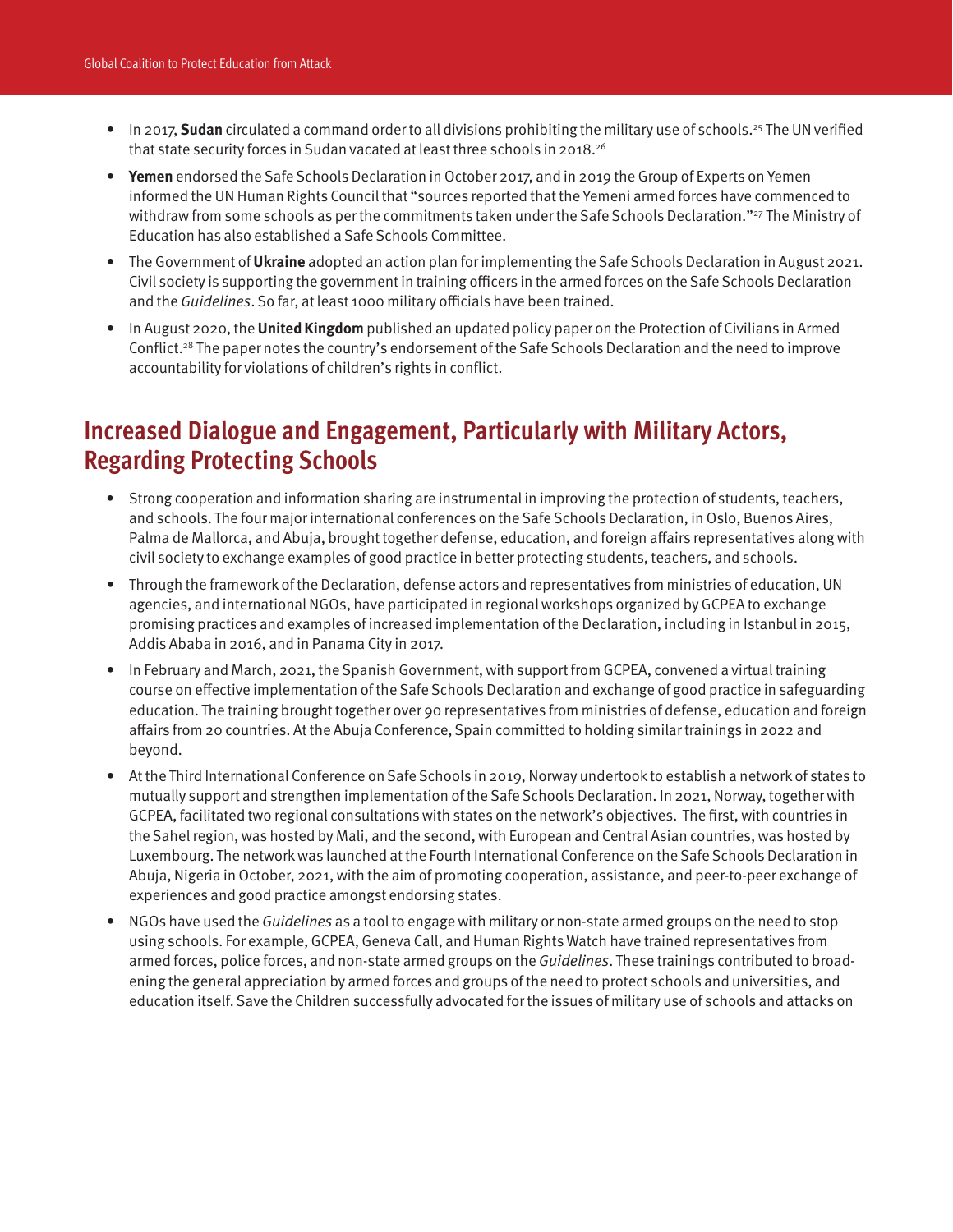education to be incorporated into a NATO training scenario. The ICRC has offered technical advice to all interested parties regarding how to best implement the Declaration and Guidelines in specific contexts.

- The Declaration has also been highlighted during the UN Security Council Open Debates on Protection of Civilians, Children and Armed Conflict, and Women, Peace, and Security, as well as at the Human Rights Council. GCPEA estimates that at least 82 states delivered statements positively referencing the Declaration during the period 2019 -2020.
	- On September 10, 2020, the Security Council, under the presidency of the Republic of Niger, held an **Open Debate on Attacks against Schools as a Grave Violation of Children's Rights**29- the first formal debate by the Security Council on attacks on education. GCPEA briefed the Council in person, sharing its findings and recommendations, particularly on the Sahel region.
	- The UN Security Council issued a milestone **Presidential Statement**, (PRST)30 the first outcome document solely focused on attacks on education. The PRST noted the efforts of states that have endorsed the Safe Schools Declaration and highlighted the impact of attacks on education on women and girls. During the debate, nine states underscored the importance of the Safe Schools Declaration and GCPEA's research.
	- The UN Security Council Open Debate and **Resolution**31 on the protection of objects indispensable to the survival of the civilian population held on April 27, 2021, referenced the military use of schools in contravention of applicable international law, and recognized the risk that such use might make schools targets of attack and threaten the safety of teachers and students.
	- On June 29, 2021, in **Resolution 2584**32 the Security Council encouraged the Government of Mali to continue its efforts to strengthen the legal framework on child protection, including through implementing the Safe Schools Declaration.
	- In a **Public Statement**33 issued on April 28, 2021, the Chair of the Security Council Working Group on Children and Armed Conflict urged South-Sudan to respect its Safe Schools Declaration commitments.
	- At the 47th session of the Human Rights Council, in July 2021, **the resolution**34 on the right to education, referenced the Safe Schools Declaration and the Guidelines for the first time, and called on states to consider implementing them.
	- On October 29, 2021, the UN Security council unanimously adopted **Resolution 2601 (2021)**<sup>35</sup> **on the protection of education during conflict**, the first thematic resolution on attacks on education. It condemns attacks against schools, children, and teachers and urges parties to the conflict to immediately safeguard the right to education. The resolution references the Safe Schools Declaration, and makes explicit the links between education, peace, and security. **A UN Security Council Arria- Formula Meeting**36 was held on December 6 to discuss concrete steps for implementing Resolution 2601, including through implementing the Safe Schools Declaration.
- High-level UN officials have expressed support for the Declaration, including UN Secretary-General António Guterres, who urged all states to endorse the Declaration in his annual reports on children and armed conflict in 2018, 2019, 2020 and 2021. The Secretary-General's Special Representative for Children and Armed Conflict, Virginia Gamba, regularly calls for endorsement of the Declaration, and conducts bilateral advocacy with states to encourage endorsement and implementation.
- The first annual UN International Day to Protect Education from Attack was established by a unanimous decision of the UN General Assembly and celebrated on September 9, 2020, providing an annual opportunity to galvanize action to protect education.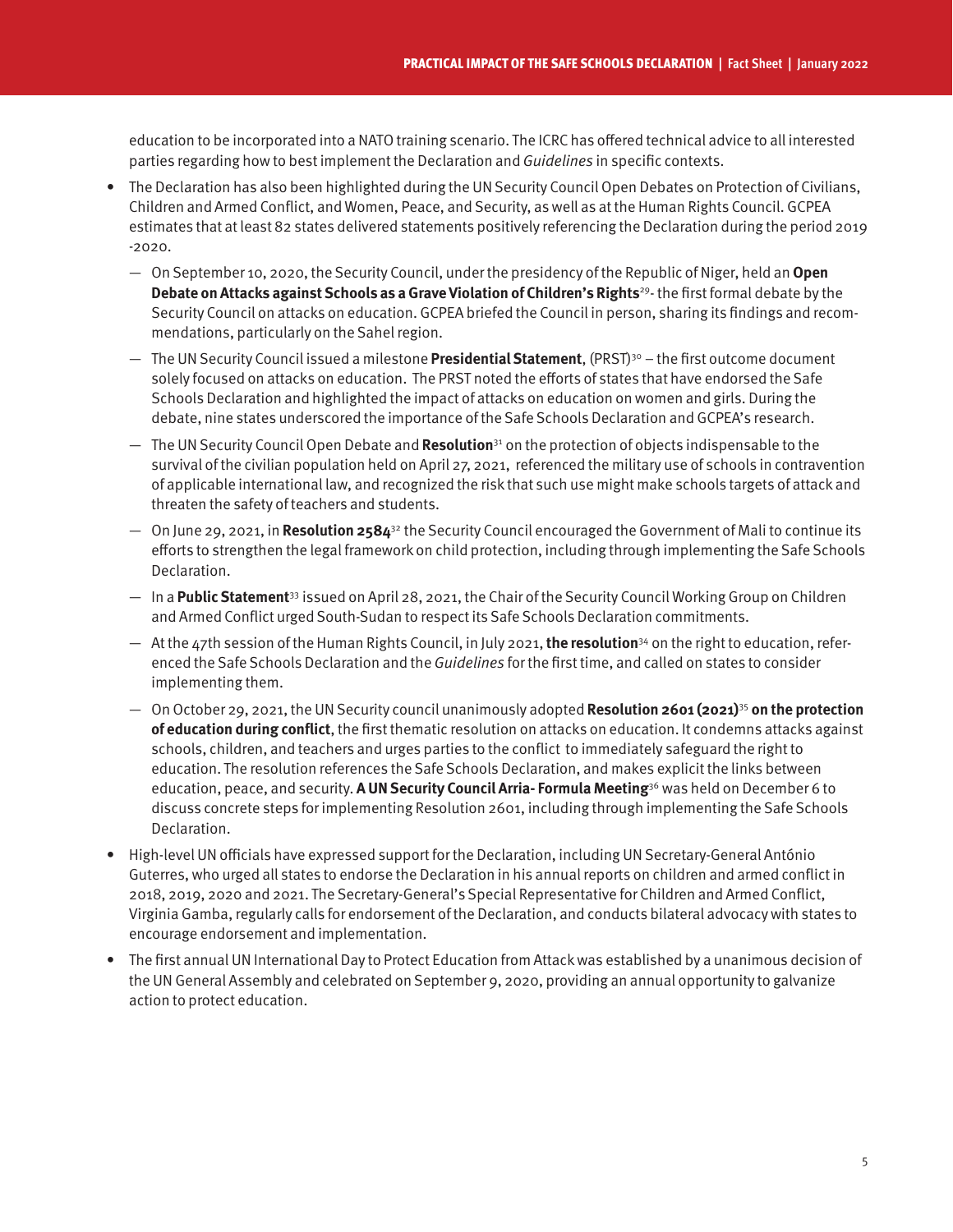- The African Union's Peace and Security Council has, over the years, welcomed the Declaration. For example, at its **994th meeting on May 11, 2021**37, the Council took "note of the growing number of AU Member States who have signed and endorsed the Safe Schools Declaration and its Guidelines as a non-binding framework assisting States in undertaking their respective obligations under international law."
- The **African Union Doctrine on Peace Support Operations**38, adopted in January 2021, directly refers to the central commitment of the Safe Schools Declaration, namely, to "ensure that schools are not attacked and used for military purposes". In effect, this is a prohibition against using schools for military purposes by regional peacekeepers.
- In its first Education in Emergencies policy communication in 2018, the **European Commission** voiced support for the Declaration, declaring that the EU "will support initiatives to promote and roll out the Safe Schools Declaration," and acknowledging that the practice of military use of schools increases violence in education settings, and negatively affects access to education.39 In the **EU Strategy on the Rights of the Child released in 2021**40, the European Commission's key actions include to "continue allocating 10% of humanitarian aid funding for education in emergencies and protracted crises, and promote the endorsement of the Safe Schools Declaration.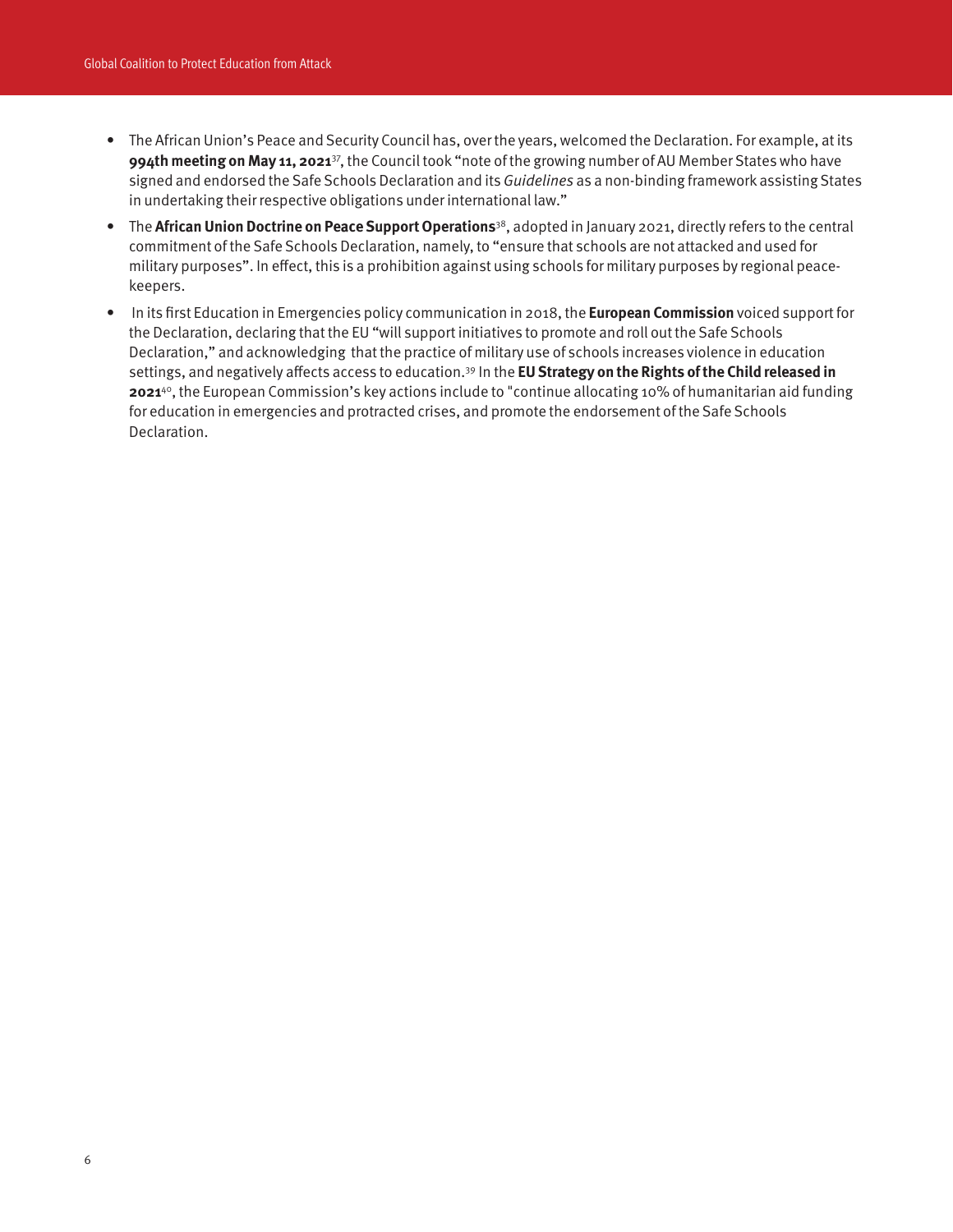1 Over 50 countries endorsed the Safe Schools Declaration in 2015 while six endorsed in 2016; of those, no countries experienced military use between 2015 and 2020 other than the 13 listed. In the list of 13 countries having experienced military use, all endorsed in 2015 except DRC which endorsed in 2016.

<sup>2</sup> Although several of these countries experienced overall declines, they had spikes in military use between 2015 and 2020 and some may experience increases in the future.

3 UN Security Council Resolution 2225 (2015).

4 UN Security Council Resolution 2427 (2018).

5 UN Security Council Resolution 2601 (2021).

6 Department of Peacekeeping Operations, Department of Field Support, Department of Political Affairs Policy on Child Protection, June 16, 2017, paras. 9, 16, & 34-37.

7 Military Manual on the Law of the Danish Armed Forces in International Military Operations, September 2016, pp. 45, 115, & 154. Denmark released the manual in September 2016, before Denmark endorsed the Declaration, which occurred in May 2017. Nonetheless, the manual stated that "it is necessary … to exercise restraint with respect to the military use of children's institutions, including … schools." By the time an English translation of the manual was released in March 2019, after Denmark's endorsement, it contained footnotes referencing the Declaration as a source of this proposition.

8 Armed Forces of Ecuador, Manual of International Humanitarian Law, DBM-DOC-CC.FF.AA-05-2016, May 2016, Chapter VIII, sec. D.

9 New Zealand Defence Force, Manual of Armed Forces Law: Law of Armed Conflict, DM 69 (2 ed), Volume 4, January 8, 2019. The manual explicitly references the *Guidelines* in a section on protecting and respecting schools.

<sup>10</sup> Swiss Armed Forces Manual on the Law of Armed Conflict, May 1, 2019. Just prior to the Second International Conference on Safe Schools in Argentina, the Swiss government made public a draft update to the Swiss Armed Forces Manual on the Law of Armed Conflict adding explicit language protecting schools from military use. They then finalized this addition the same month as the Third International Conference on Safe Schools in Spain.

<sup>11</sup> Ministrv for Defence, Human Security in Military Operations, Part 1: Directive, JSP 1325, v. 1.0, January 2019, secs. 3:14, 6:1, 6:13, & 6:19-22.

<sup>12</sup> Speech by Ms. Ine Eriksen Søreide, Minister of Defence, Norway, at the Oslo Conference on Safe Schools, May 29, 2015, Report of the Oslo Conference on Safe Schools, Ministry of Foreign Affairs, Oslo, Norway, 2015, p. 19.

13 Italy: Policy Commitments 207055 and 207069, World Humanitarian Summit, 2016; Luxembourg: Policy Commitment 213039, World Humanitarian Summit, 2016; and Slovenia: Letter from Darja Bavdaž Kuret, State Secretary, Ministry of Foreign Affairs, Slovenia, to Norway's Ministry of Foreign Affairs, Norway, 12 April 2016.

<sup>14</sup> In 2019 and 2020, the UN verified seven and five cases of military use respectively, maintaining a decrease from earlier years: in 2018, the UN verified 5 cases of military use of schools as compared to 42 in 2016 and 17 in 2017, marking a decline of over 90 percent over the three-year period. UN Security Council, "Report of the Secretary-General on children and armed conflict," S/2020/525, June 9, 2020, para. 23. UN Security Council, "Children and armed conflict: Report of the Secretary-General," A/75/873–S/2021/437, May 6, 2021, para. 16.UN Security Council, "Report of the Secretary-General on children and armed conflict," S/2019/509, July 30, 2018, para. 23; UN General Assembly and Security Council, "Children and Armed Conflict: Report of the Secretary-General," S/2017/821, August 24, 2017, para. 28; and United Nations General Assembly and United Nations Security Council, "The situation in Afghanistan and its implications for international peace and security," S/2017/508, para. 26.

<sup>15</sup> Letter from Minister of Basic Education to Governor of the Far North Region, November 30, 2017.

16 United Nations Multidimensional Integrated Stabilization Mission in the Central African Republic (MINUSCA) directive on the protection of schools and universities against military use, from Special Representative to the Secretary General Parfait Onanga-Anyanga, MINUSCA/OSRSG/046/2015, December 24, 2015.

17 UN General Assembly, "Report of the Secretary-General on children and armed conflict," A/75/873–S/2021/437, May 6, 2021, Annex I

<sup>18</sup> UN General Assembly, "Report of the Secretary-General on children and armed conflict," A/76/231, July 26, 2021, para. 30.

19 Information from Legal Adviser for Military Operations, Ministry of Defence, Côte d'Ivoire.

20 Italy Ministry of Foreign Affairs and International Cooperation, December 10, 2020, "Italy's IV Plan of Action on Women, Peace and Security (2020 – 2024), in accordance with UN Security Council Resolution 1325(2000)

<sup>21</sup> Palestinian National Security Forces in Lebanon, Code of Conduct, March 20, 2019, part 6, art. 5: "The leadership of the Palestinian National Security Forces is committed to protecting … schools and universities during armed violence and clashes. Equally, the civilian character of … educational facilities should be preserved at all times. No attack on such facilities should be tolerated and concrete measures should be taken to avoid the military use of such institutions." English translation provided by Geneva Call.

<sup>22</sup> This is according to information received from the Government of Mali at a consultation with countries in the Sahel region held as part of the State-Led Implementation Network on June 16, 2021.